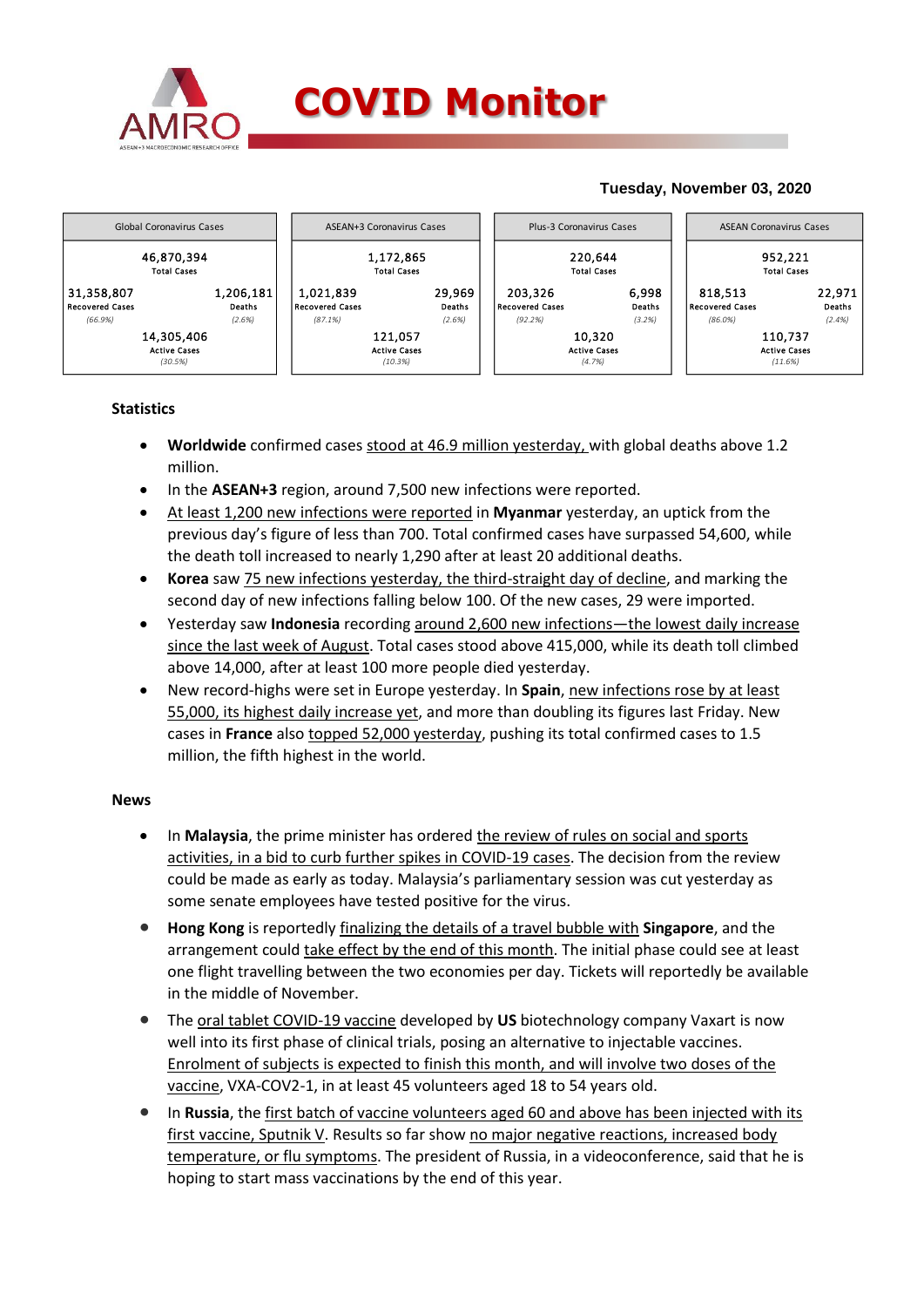

Overview of Confirmed COVID-19 Cases

| Economy              | <b>Total</b> | Cases per 1M   | <b>New</b>     | <b>New Cases</b> | <b>New Cases</b> | <b>ANew</b>    | ∆% New         | <b>Total</b>  | <b>New</b>     | <b>Fatality</b> | <b>Total</b>   | Recovery                 | <b>Active</b>  | <b>Resolved</b>          |
|----------------------|--------------|----------------|----------------|------------------|------------------|----------------|----------------|---------------|----------------|-----------------|----------------|--------------------------|----------------|--------------------------|
|                      | Cases        | Population     | Cases          | per 1M Pop.      | $(7-day, avg)^1$ | Cases          | Cases          | <b>Deaths</b> | <b>Deaths</b>  | <b>Rate (%)</b> | Recovered      | <b>Rate (%)</b>          | Cases          | cases $(%)2$             |
| Global               | 46,870,394   |                | 361,162        |                  |                  | $-85,545$      | 0.8            | 1,206,181     | 5,820          | 2.6             | 31,358,807     | 66.9                     | 14,305,406     | 69.5                     |
| ASEAN+3              | 1,172,865    |                | 7,582          |                  |                  | 94             | 0.7            | 29,969        | 173            | 2.6             | 1,021,839      | 87.1                     | 121,057        | 69.4                     |
| Plus-3               | 220,644      |                | 618            |                  |                  | $-126$         | 0.3            | 6,998         | 15             | 3.2             | 203,326        | 92.2                     | 10,320         | 89.7                     |
| <b>ASEAN</b>         | 952,221      |                | 6,964          |                  |                  | 220            | 0.7            | 22,971        | 158            | 2.4             | 818,513        | 86.0                     | 110,737        | 88.9                     |
|                      |              |                |                |                  |                  |                |                |               |                |                 |                |                          |                |                          |
| China                | 86,070       | 61             | 49             | 0.0              |                  | 25             | 0.1            | 4,634         | $\mathbf 0$    | 5.4             | 81,041         | 94.2                     | 395            | 99.5                     |
| Hong Kong, China     | 5,336        | 699            | 6              | 0.8              |                  | $^{\rm -1}$    | 0.1            | 105           | $\mathbf 0$    | 2.0             | 5,102          | 95.6                     | 129            | 97.6                     |
| Japan                | 102,431      | 815            | 488            | 3.9              |                  | $-128$         | 0.5            | 1,787         | 11             | 1.7             | 92,673         | 90.5                     | 7,971          | 92.2                     |
| Korea                | 26,807       | 515            | 75             | 1.4              |                  | $-22$          | 0.3            | 472           | 4              | 1.8             | 24,510         | 91.4                     | 1,825          | 93.2                     |
|                      |              |                |                |                  |                  |                |                |               |                |                 |                |                          |                |                          |
| Indonesia            | 415,402      | 1,539          | 2,618          | 9.7              |                  | $-78$          | 0.6            | 14,044        | 101            | 3.4             | 345,566        | 83.2                     | 55,792         | 86.6                     |
| Malaysia             | 33,339       | 1,004          | 834            | 25.1             |                  | $-123$         | 2.6            | 251           | $\overline{2}$ | 0.8             | 23,120         | 69.3                     | 9,968          | 70.1                     |
| Philippines          | 385,400      | 3,502          | 2,287          | 20.8             |                  | $-97$          | 0.6            | 7,269         | 31             | 1.9             | 348,830        | 90.5                     | 29,301         | 92.4                     |
| Singapore            | 58,020       | 10,175         | $\mathbf{1}$   | 0.2              |                  | $-3$           | 0.0            | 28            | 0              | 0.0             | 57,924         | 99.8                     | 68             | 99.9                     |
| Thailand             | 3,797        | 56             | 10             | 0.1              |                  | $\overline{7}$ | 0.3            | 59            | 0              | 1.6             | 3,605          | 94.9                     | 133            | 96.5                     |
|                      |              |                |                |                  |                  |                |                |               |                |                 |                |                          |                |                          |
| Brunei Darussalam    | 148          | 328            | $\mathbf 0$    | 0.0              |                  | $\mathsf 0$    | 0.0            | 3             | $\mathbf 0$    | 2.0             | 143            | 96.6                     | $\overline{2}$ | 98.6                     |
| Cambodia             | 292          | 17             | 0              | 0.0              |                  | $-1$           | 0.0            | $\mathbf 0$   | $\mathsf 0$    | 0.0             | 283            | 96.9                     | 9              | 96.9                     |
| Lao PDR              | 24           | $\overline{3}$ | $\Omega$       | 0.0              |                  | $\mathbf 0$    | 0.0            | $\mathbf 0$   | 0              | 0.0             | 23             | 95.8                     | $\mathbf{1}$   | 95.8                     |
| Myanmar              | 54,607       | 1,023          | 1,202          | 22.5             |                  | 503            | 2.3            | 1282          | 24             | 2.3             | 37954          | 69.5                     | 15,371         | 71.9                     |
| Vietnam              | 1,192        | 12             | 12             | 0.1              |                  | 12             | 1.0            | 35            | 0              | 2.9             | 1,065          | 89.3                     | 92             | 92.3                     |
|                      |              |                |                |                  |                  |                |                |               |                |                 |                |                          |                |                          |
| Belgium              | 447,355      | 38,843         | 6,337          | 550.2            |                  | $-5,452$       | $1.4$          | 11,858        | 121            | 2.7             |                | J.                       |                | $\overline{a}$           |
| France               | 1,419,326    | 21,838         | $\overline{a}$ |                  |                  |                | $\overline{a}$ | 37,141        | 416            | 2.6             |                | ÷.                       |                |                          |
| Germany              | 569,598      | 6,865          | 17,538         | 211.4            |                  | $-2,732$       | 3.2            | 10,669        | 128            | 1.9             | 372,499        | 65.4                     | 186,430        | 67.3                     |
| ltaly                | 731,588      | 12,146         | 22,253         | 369.4            |                  | $-7,652$       | 3.1            | 39,059        | 233            | 5.3             | 296,017        | 40.5                     | 396,512        | 45.8                     |
| Netherlands          | 374,663      | 21,681         | 8,312          | 481.0            |                  | $-399$         | 2.3            | 7,527         | 29             | 2.0             | $\overline{a}$ | $\overline{\phantom{a}}$ |                | $\overline{\phantom{a}}$ |
| Spain                | 1,240,697    | 26,473         | 55,019         | 1,174.0          |                  | 55,019         | 4.6            | 36,257        | 379            | 2.9             | 150,376        | 12.1                     | 53,521         | 95.7                     |
| Switzerland          | 176,177      | 20,374         | 21,926         | 2,535.7          |                  | 21,926         | 14.2           | 2,404         | 78             | 1.4             | 80,400         | 45.6                     | 93,373         | 47.0                     |
| United Kingdom       | 1,057,021    | 15,717         | 18,967         | 282.0            |                  | $-4,294$       | $1.8\,$        | 46,943        | 136            | 4.4             | $\overline{a}$ | $\overline{\phantom{a}}$ |                | $\overline{\phantom{a}}$ |
|                      |              |                |                |                  |                  |                |                |               |                |                 |                |                          |                |                          |
| Brazil               | 5,554,206    | 26,276         | 8,501          | 40.2             |                  | $-1,599$       | 0.2            | 160,253       | 179            | 2.9             | 5,039,438      | 90.7                     | 354,515        | 93.6                     |
| Canada               | 243,178      | 6,431          | 3,529          | 93.3             |                  | 1,193          | 1.5            | 10,262        | 32             | 4.2             | 203,128        | 83.5                     | 29,788         | 87.8                     |
| Argentina            | 1,183,131    | 25,974         | 9,598          | 210.7            |                  | 2,989          | 0.8            | 31,623        | 483            | 2.7             | 998,016        | 84.4                     | 153,492        | 87.0                     |
| Mexico               | 933,155      | 7,342          | 3,763          | 29.6             |                  | $-667$         | 0.4            | 92,100        | 205            | 9.9             | 795,356        | 85.2                     | 45,699         | 95.1                     |
| Peru                 | 902,503      | 27,495         | $\Omega$       | 0.0              |                  | $-2,323$       | 0.0            | 34,476        | $\mathbf 0$    | 3.8             | 830,612        | 92.0                     | 37,415         | 95.9                     |
| <b>United States</b> | 9,216,792    | 27,841         | 82,578         | 249.4            |                  | 1,622          | 0.9            | 230,611       | 550            | 2.5             | 3,674,981      | 39.9                     | 5,311,200      | 42.4                     |
|                      |              |                |                |                  |                  |                |                |               |                |                 |                |                          |                |                          |
| Australia            | 27,610       | 1,063          | 9              | 0.3              |                  | 3              | 0.0            | 907           | $\mathsf 0$    | 3.3             | 25,384         | 91.9                     | 1,319          | 95.2                     |
| India                | 8,267,623    | 6,037          | 38,310         | 28.0             |                  | $-6,921$       | 0.5            | 123,097       | 490            | 1.5             | 7,603,121      | 92.0                     | 541,405        | 93.5                     |
| Iran                 | 628,780      | 7,472          | 8,289          | 98.5             |                  | 570            | 1.3            | 35,738        | 440            | 5.7             | 491,247        | 78.1                     | 101,795        | 83.8                     |
| Russia               | 1,642,665    | 11,204         | 18,017         | 122.9            |                  | $-364$         | $1.1$          | 28,264        | 238            | 1.7             | 1,228,921      | 74.8                     | 385,480        | 76.5                     |
| Saudi Arabia         | 348,037      | 10,011         | 381            | 11.0             |                  | $\overline{7}$ | 0.1            | 5,437         | 17             | 1.6             | 334,672        | 96.2                     | 7,928          | 97.7                     |
| South Africa         | 727,595      | 12,183         | 772            | 12.9             |                  | $-599$         | 0.1            | 19,465        | 54             | 2.7             | 657,500        | 90.4                     | 50,630         | 93.0                     |

Source: Haver Analytics, sourced from Johns Hopkins University; AMRO staff calculations.<br>Notes: New cases since previous day. ∆% refers to percentage change since previous day. Fatality rate measured as deaths per confirme

Data as of 2/11/2020